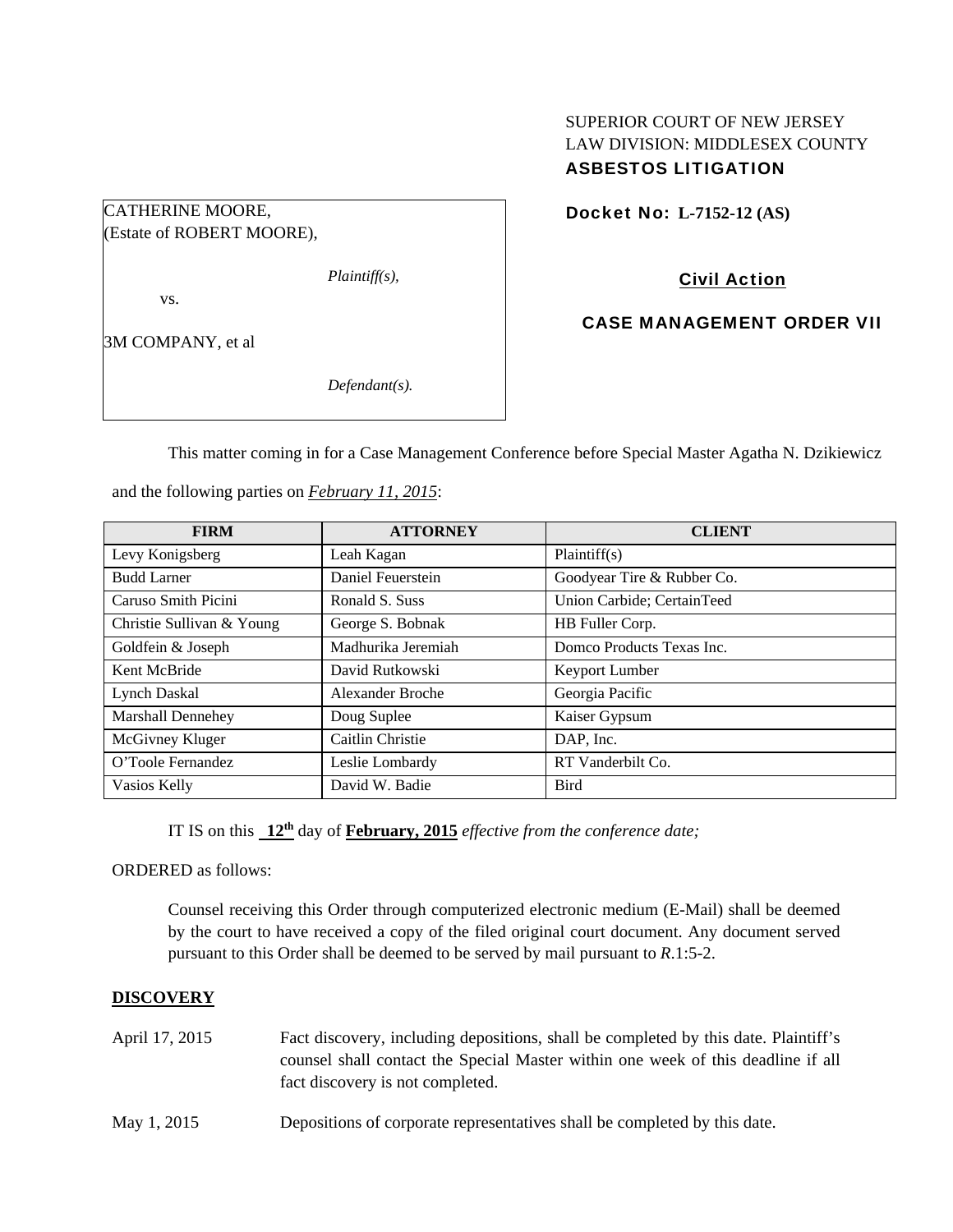## **EARLY SETTLEMENT**

June 12, 2015 Settlement demands shall be served on all counsel and the Special Master by this date.

## **SUMMARY JUDGMENT MOTION PRACTICE**

- May 29, 2015 Summary judgment motions shall be filed no later than this date.
- June 26, 2015 Last return date for summary judgment motions.

### **MEDICAL DEFENSE**

July 31, 2015 Defendants shall identify its medical experts and serve medical expert reports, if any, by this date. **In addition, defendants shall notify plaintiff's counsel (as well as all counsel of record) of a joinder in an expert medical defense by this date.** 

## **LIABILITY EXPERT REPORTS**

- June 5, 2015 Plaintiff shall identify its liability experts and serve liability expert reports or a certified expert statement by this date or waive any opportunity to rely on liability expert testimony.
- July 31, 2015 Defendants shall identify its liability experts and serve liability expert reports, if any, by this date or waive any opportunity to rely on liability expert testimony.

### **ECONOMIST EXPERT REPORTS**

- June 5, 2015 Plaintiff shall identify its expert economists and serve expert economist report(s), if any, by this date or waive any opportunity to rely on economic expert testimony.
- July 31, 2015 Defendants shall identify its expert economists and serve expert economist report(s), if any, by this date or waive any opportunity to rely on economic expert testimony.

### **EXPERT DEPOSITIONS**

August 21, 2015 Expert depositions shall be completed by this date. To the extent that plaintiff and defendant generic experts have been deposed before, the parties seeking that deposition in this case must file an application before the Special Master and demonstrate the necessity for that deposition. To the extent possible, documents requested in a deposition notice directed to an expert shall be produced three days in advance of the expert deposition. The expert shall not be required to produce documents that are readily accessible in the public domain.

\_\_\_\_\_\_\_\_\_\_\_\_\_\_\_\_\_\_\_\_\_\_\_\_\_\_\_\_\_\_\_\_\_\_\_\_\_\_\_\_\_\_\_\_\_\_\_\_\_\_\_\_\_\_\_\_\_\_\_\_\_\_\_\_\_\_\_\_\_\_\_\_\_\_\_\_\_\_\_\_\_\_\_\_\_\_\_\_\_\_\_\_\_\_\_\_\_\_\_\_\_\_\_\_\_\_\_\_\_\_